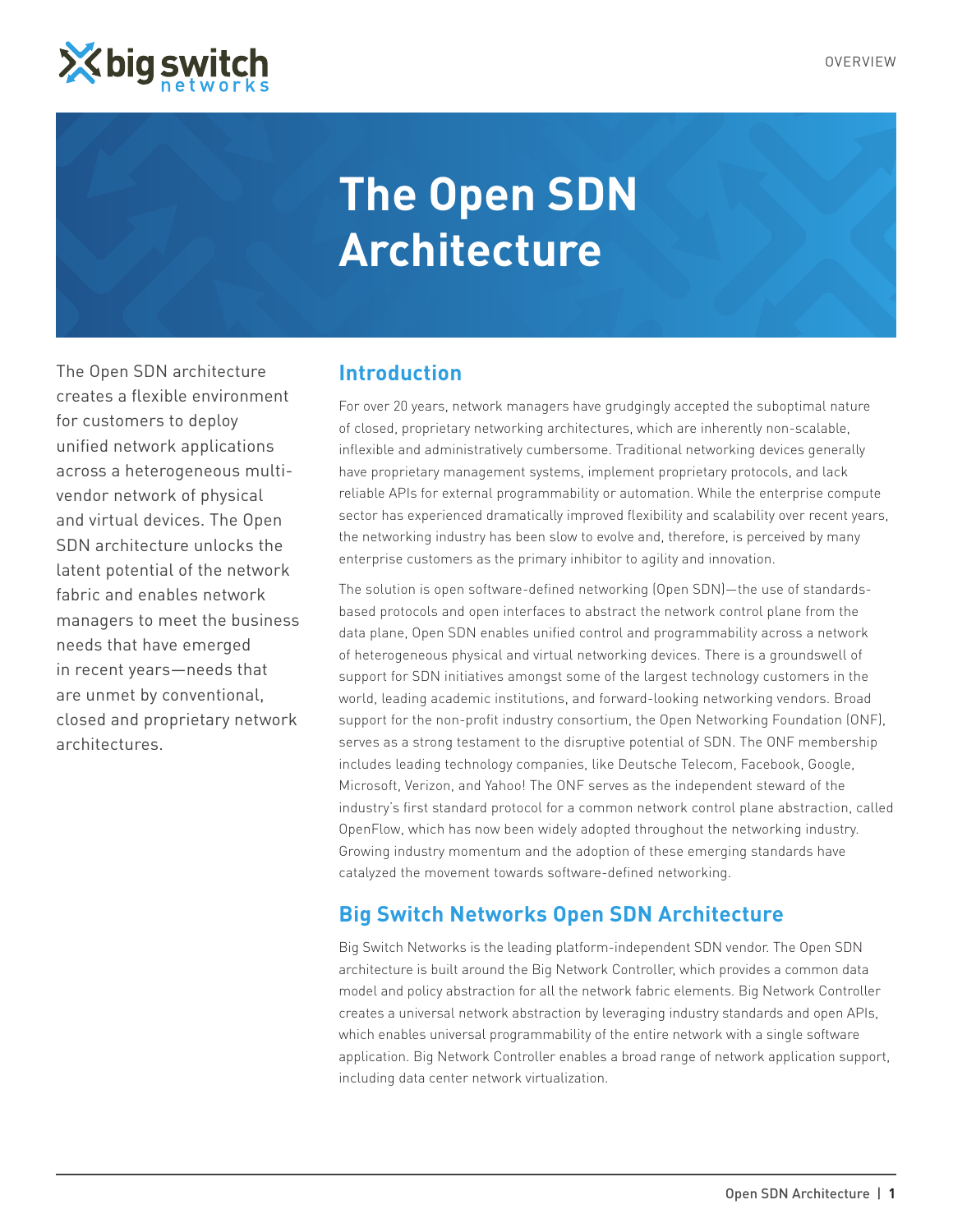



## **Big Switch Networks Open SDN three-tier architecture**

- • Northbound open APIs for application developers
- An open-core controller
- Southbound standards-based data plane communication protocols.

**1) Northbound Open APIs** – Open APIs refer to the software interfaces between the software modules of the controller platform and the SDN applications running atop the network platform. The Open SDN architecture employs Northbound APIs, which expose the universal network abstraction data models and functionality within the Big Network Controller for use by network applications. These interfaces are published and open to customers, partners, and the open source community for development. The Open APIs enable maximum utility of the Open SDN architecture through the ecosystem of customers and partners developing on the platform.

**2) Open Core Controller** – At the center of the Open SDN architecture is an open core controller. Floodlight is the open-source core of Big Network Controller, the commercial controller from Big Switch Networks. Big Switch Networks maintains API consistency between Floodlight and Big Network Controller, and applications written for Floodlight will work with Big Network Controller. Floodlight is distributed under Apache

License Version 2.0, which provides customers and application developers with maximum investment protection since their SDN architecture will always remain independent of vendor interests.

**3) Standards-based Southbound Protocols** –Big Switch Networks ultilizes standards-based connectivity for the "Southbound Protocols," which define the control communications between the controller platform and data plane devices, including physical and virtual switches. The majority of the Big Switch Networks' development efforts in this area have been dedicated towards the OpenFlow protocol, but the Open SDN architecture is flexible and can leverage other protocols in addition to Openflow. Support for a wide range of physical and virtual switches ensure that customers have maximum choice and flexibility designing and deploying their software-defined network.

# **Open SDN: Network Applications**

The Open SDN architecture creates a flexible environment for customers to deploy unified network applications across a heterogeneous multi-vendor network of physical and virtual devices. The Open SDN architecture unlocks the latent potential of the network fabric and enables network managers to meet the business needs that have emerged in recent years—needs that are unmet by conventional, closed and proprietary network architectures.

## Network Virtualization with Big Virtual Switch

Datacenter network virtualization is the best example of a network application that can address challenges in the modern datacenter, and highlights the benefits of the Open SDN architecture. Modern virtualized datacenters with dynamic cloud workloads have radically changed user expectations for the network. Network designs originally targeting 20 statically defined physical servers per rack are now growing to hundreds or even thousands of VMs per rack that are expected to be mobile. Conventional network switches cannot meet the requirement of these new designs. Attempts to apply traditional network engineering constructs like L2 VLAN segmentation or L3 subnet isolation for new cloud workloads simply fail to scale at the pace required by cloud computing providers and customers. While self-provisioned cloud workloads are created in minutes, traditional network change management processes take days or weeks, creating large gaps in expectations. The traditional model completely melts down when trying to create a multi-tenant environment with overlapping IP address ranges, requiring the manual deployment of FW/VPN gateways to tunnel private segments within a cloud environment. The multitude of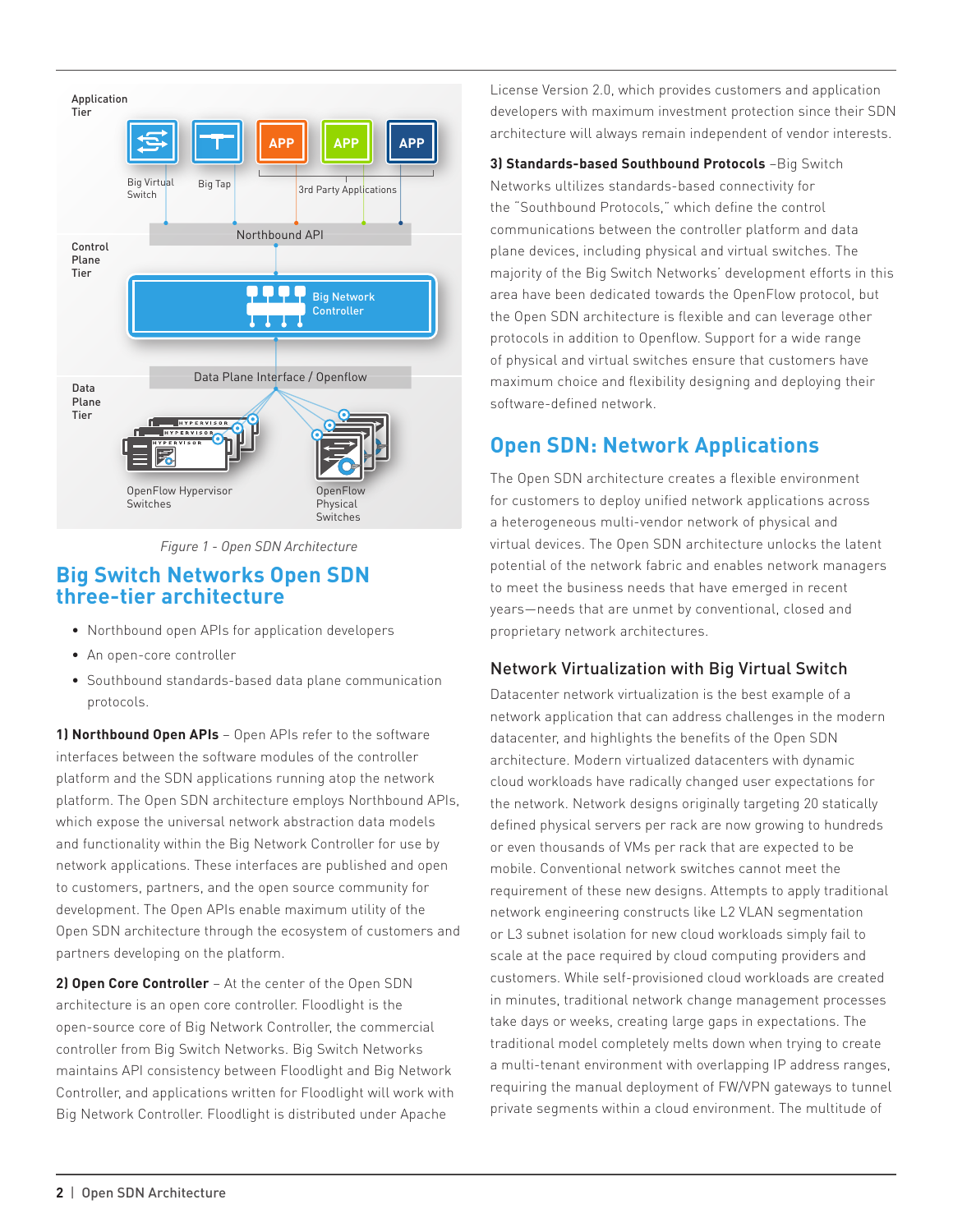architectural and operational networking challenges that stem from virtualized and cloud data centers demand new ways of thinking about networking.

Using Big Virtual Switch, a datacenter architect can implement Virtual Network Segments across their physical and virtual fabric. These virtual network slices are dynamically associated with selected pools of workloads via integration with cloud management platforms. This dynamic provisioning bypasses traditional manually configured L2 and L3 constructs, like VLANs and routed subnets. Unlike VLANs, which suffer from scalability and stability constraints, these Virtual Network Segments can automatically migrate with dynamic VMs, can span across L3 domains, and can easily accommodate a range of overlapping L2 and L3 designs.

Big Virtual Switch, a network virtualization application, not only

dramatically reduces network provisioning response times, but also drives tremendous administrative efficiencies and increases server compute resource utilization. When new



VMs can be dynamically

After SDN Network Virtualization

added and migrate between host servers without VLAN or ACL restrictions, a large percentage of the service request tickets related to moves, adds, and changes simply disappear. And, when data center operators can co-mingle groups of mixed trust VMs across a pool of server resources using Virtual Network Segmentation, regardless of rack or physical interface, they can dramatically increase server utilization, in many cases by as much as 50%. Dynamic moves and tenant isolation produce millions of dollars of data center infrastructure savings, and extends the utility of each data center rack. The increased server utilization also drives dramatic reductions in power and cooling requirements on a per VM basis.

Virtualization

## Unified Network Monitoring and Analysis with Big Tap

While network traffic monitoring is a powerful tool providing rich security, compliance, performance monitoring, and forensic capabilities, it is underutilized in most networks due to the excessive cost and inflexibility of conventional monitoring architectures. Big Tap, a unified monitoring and analysis application, provides network operators an extremely flexible and cost-effective platform to extend the utility of

their monitoring and security tools to achieve ubiquitous and continuous network visibility.

While conventional monitoring systems require numerous network taps and dedicated security and monitoring appliances co-located with each tap, Big Tap leverages the flexibility and programmability of the Open SDN architecture to add network monitoring functions to standard Ethernet switches. Big Tap turns an Ethernet switch into a programmable aggregator, which can filter and selectively forward network traffic to security appliances, monitoring appliances and network packet brokers. Big Tap extends the functionality of each network security and monitoring appliance by dynamically extending its functionality across the network fabric. And, because Big Tap utilizes the underlying cost efficiencies of Ethernet switches, it is much more cost-effective than dedicated monitoring systems.

### Other Network Applications

The preceding examples illustrate just two applications that can be deployed on an open and flexible network architecture, like the Big Switch Networks Open SDN architecture. This programmable and extensible architecture is an application platform that will be leveraged to address new applications over time.

Big Switch Networks and our ecosystem partners are developing an array of applications to meet customer demands for network automation, flexibility and programmability. Following are just a few more examples of the real-world applications of an Open SDN architecture:

#### Traffic Engineering

Optimizing traffic across a packet-based network core is a huge challenge with traditional, static L3 routing and L2 forwarding protocols. Implementing traffic engineering to provide performance SLAs typically involves the deployment of extremely expensive routing infrastructure that supports MPLS and related protocols. By contrast, the inherently centralized control plane of an Open SDN architecture can be utilized to create a centralized network topology, including link utilization and latency, to dynamically provision forwarding tables that deliver the desired network performance characteristics. Traffic engineering can now be deployed as an application for standard Ethernet switches, thus eliminating massive complexity, and dramatically reducing deployment and capital costs. Large production networks, such as the global "G-scale" WAN at Google, are doing this now.